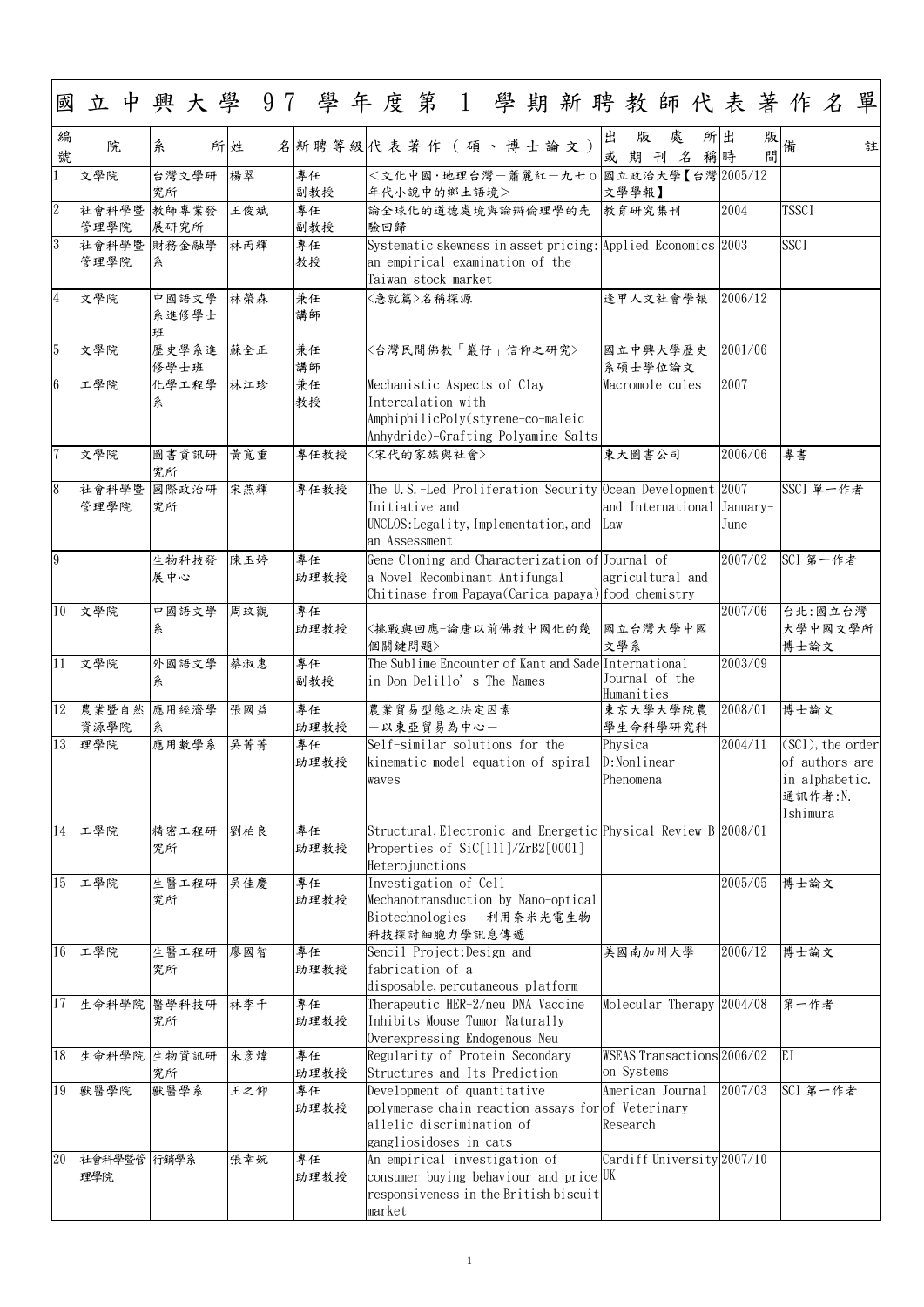| 21 | 社會科學暨管        | 會計學系             | 詹凌菁          | 專任               | 會計保守原則,盈餘品質與公司價值                                                          | 英國曼徹斯特大學           | 2005/07     |             |
|----|---------------|------------------|--------------|------------------|---------------------------------------------------------------------------|--------------------|-------------|-------------|
|    | 理學院           |                  |              | 助理教授             | (Accounting Conservatism, Earnings)<br>論文<br>Quality, and Firm Valuation) |                    |             |             |
| 22 | 社會科學暨管        | 電子商務研究           | 巫亮全          | 專任               | A Real Options Perspective<br>台大資管所博士論                                    |                    | 2008/01     | 博士畢業論文      |
|    | 理學院           | 所                |              | 助理教授             | Information Technology Investments                                        | 文                  |             |             |
|    |               |                  |              |                  | under Uncertainty-An Empirical Study<br>of ERP Investments                |                    |             |             |
| 23 | 社會科學暨管        | 科技法律研究           | 吳全峰          | 專任               | The Right to Health Care and Health Unpublish ed J.S. $D 2007/05$         |                    |             | 單一作者        |
|    | 理學院           | 所                |              | 助理教授             | Care Distributive Justice                                                 | dissertation, U.C. |             |             |
|    |               |                  |              |                  |                                                                           | Berkeley, School   |             |             |
|    |               |                  |              |                  |                                                                           | of Law             |             |             |
| 24 | 社會科學暨管<br>理學院 | 國家政策與公<br>共事務研究所 | 王業立          | 專任<br>教授         | 五南圖書出版公司<br>比較選舉制度(第四版)                                                   |                    | 2006/01     |             |
| 25 | 文學院           | 台灣文學研            | 廖朝陽          | 兼任               | 失能、控御與全球風險:〈功夫〉的後人類 中外文學                                                  |                    | 2007        |             |
|    |               | 究所               |              | 教授               | 表述                                                                        |                    |             |             |
| 26 | 文學院           | 圖書資訊研            | 丁志堅          | 兼任               | 屏東平原土地利用變遷分析與模式建立                                                         |                    | 2002/06     | 博士論文        |
|    |               | 究所               |              | 助理教授             |                                                                           |                    |             |             |
| 27 | 農業暨自然<br>資源學院 | 生物科技學<br>研究所     | 羅椀升<br>(不支薪) | 兼任<br>助理教授       | Activator-targeted Snf1-mediated<br>histone H3 phosphorylation promotes   | EMBO J             | 2005/02     | SCI 第一作者    |
|    |               |                  |              |                  | TBP recruitment through distinct                                          |                    |             |             |
|    |               |                  |              |                  | promoter-specfic mechanisms                                               |                    |             |             |
| 28 | 農業暨自然 生物科技學   |                  | 涂世隆          | 兼任               | Import pathways of chloroplast                                            | The Plant Cell.    | 2004        | SCI 第一作者    |
|    | 資源學院          | 研究所              | (不支薪)        | 助理教授             | interior proteins and the<br>outer-membrane protein OEP14                 |                    |             |             |
|    |               |                  |              |                  | converge at Toc75                                                         |                    |             |             |
| 29 | 農業暨自然 生物科技學   |                  | 王昭雯          | 兼任               | Exomer: A coat complex for transport Journal of Cell                      |                    | 2006/09     | SCI 第一作者    |
|    | 資源學院          | 研究所              | (不支薪)        | 助理教授             | of select membrane proteins from the Biology                              |                    |             |             |
|    |               |                  |              |                  | trans-Golgi network to the plasma                                         |                    |             |             |
| 30 | 農業暨自然 生物科技學   |                  | 韋保羅          | 兼任               | membrane in yeast<br>LWR1 and LWR2 are required for                       | Plant Sciences     | 2004        | SCI 第一作者, 通 |
|    | 資源學院          | 研究所              | (不支薪)        | 助理教授             | osmoregulation and osmotic                                                |                    |             | 訊作者         |
|    |               |                  |              |                  | adjustment in Arabidopsis thaliana                                        |                    |             |             |
| 31 | 獸醫學院          | 獸醫病理學研           | 張文發          | 兼任               | 豬 F18(+)-VT 腸病毒大腸桿菌本省分離                                                   | 台灣獸醫誌              | 2003/06     | SCI, 第三作者   |
|    |               | 究所               | (不支薪)        | 助理教授<br>(專業技術人員) | 株之特性                                                                      |                    |             |             |
| 32 | 獸醫學院          | 獸醫學系             | 高如栢          | 兼任               | 選附 92-95 年指導之大五學生臨床討論                                                     |                    | $2003/02 -$ | 大學部專題討論     |
|    |               |                  | (不支薪)        | 講師               | 病例報告30篇                                                                   |                    | 2006/11     |             |
| 33 | 獸醫學院          | 獸醫學系             | 李雅珍          | (專業技術人員)<br>兼任   | 選附 92-96 指導之大五學生臨床討論病                                                     |                    | 2003-200    |             |
|    |               |                  | (不支薪)        | 講師               | 例報告 30 篇                                                                  |                    |             |             |
|    |               |                  |              | (專業技術人員)         |                                                                           |                    |             |             |
| 34 | 社會科學暨管 財經法律學系 |                  | 張進德          | 兼任               | 國際轉撥計價決策與績效評估之研究-台                                                        | 中山管理評論(中山 2007/06  |             |             |
| 35 | 理學院<br>社會科學暨管 | 企業管理學系           | 柯典華          | 教授<br>兼任         | 灣多國籍企業之實證分析<br>紡織工廠生產管理之研究                                                | 大學)<br>國立成功大學工業    | 1975/05     | 碩士論文        |
|    | 理學院           | 進修學士班            |              | 講師               |                                                                           | 管理研究所              |             |             |
| 36 | 社會科學暨管        | 企業管理學系           | 梁富梅          | 兼任               | 董監事結構、董監事連結與經營績效關係台北大學企業管理                                                |                    | 2007/07     | 博士論文        |
|    | 理學院           | 進修學士班            |              | 講師               | 之研究                                                                       | 研究所未出版博士           |             |             |
| 37 | 社會科學暨管        | 企業管理學系           | 藍世明          | 兼任               | 從體驗行銷觀點探討連鎖雜誌咖啡館之                                                         | 論文<br>朝陽科技大學企管     | 2004/07     | 碩士論文        |
|    | 理學院           | 進修學士班            |              | 講師               | 消費情境因素研究---以台中市為例                                                         | 研究所                |             |             |
|    |               |                  |              |                  | From the Aspects of Experiential                                          |                    |             |             |
|    |               |                  |              |                  | Marketing to Explore "Studies of                                          |                    |             |             |
|    |               |                  |              |                  | Situational Factors of                                                    |                    |             |             |
|    |               |                  |              |                  | Consumers" -Examples of Coffee<br>Chain-stores in Taichung City           |                    |             |             |
| 38 | 社會科學暨管        | 企業管理學系           | 楊舒蜜          | 兼任               | 連鎖加盟體系知識溝通流程與知識移轉                                                         | 國立高雄第一科技           | 2005/06     | 碩士論文        |
|    | 理學院           | 進修學士班            |              | 講師               | 之實證研究---組織間統治之觀點                                                          | 大學未出版碩士論           |             |             |
|    |               |                  |              |                  |                                                                           | 文                  |             |             |
| 39 | 社會科學暨管<br>理學院 | 企業管理學系<br>進修學士班  | 彭彦群          | 兼任<br>講師         | 從顧客特性探討服務補救期望-以餐飲業<br>和航空業為例                                              | 逢甲大學企業管理<br>研究所    | 2004/06     | 碩士論文        |
| 40 | 社會科學暨管        | 企業管理學系           | 張雍昇          | 兼任               | 旅行業電子商務中旅行業者間交易信任                                                         | 靜宜大學企業管理           | 2004/05     | 碩士論文        |
|    | 理學院           | 進修學士班            |              | 講師               | 之研究                                                                       | 研究所                |             |             |
| 41 | 社會科學暨管<br>理學院 | 企業管理學系<br>進修學士班  | 廖宜慶          | 兼任<br>講師         | 技術策略與組織餘裕對經營績效影響之<br>研究                                                   | 國立交通大學科技<br>管理研究所  | 2005/06     | 碩士論文        |
| 42 | 社會科學暨管        | 科技法律研究           | 陳省三          | 兼任               | 美國專利商標局專利深度檢索快速上手                                                         | 嚴復教育基金會            | 2007/07     | 單一作者        |
|    | 理學院           | 所                |              | 副教授              |                                                                           |                    |             |             |